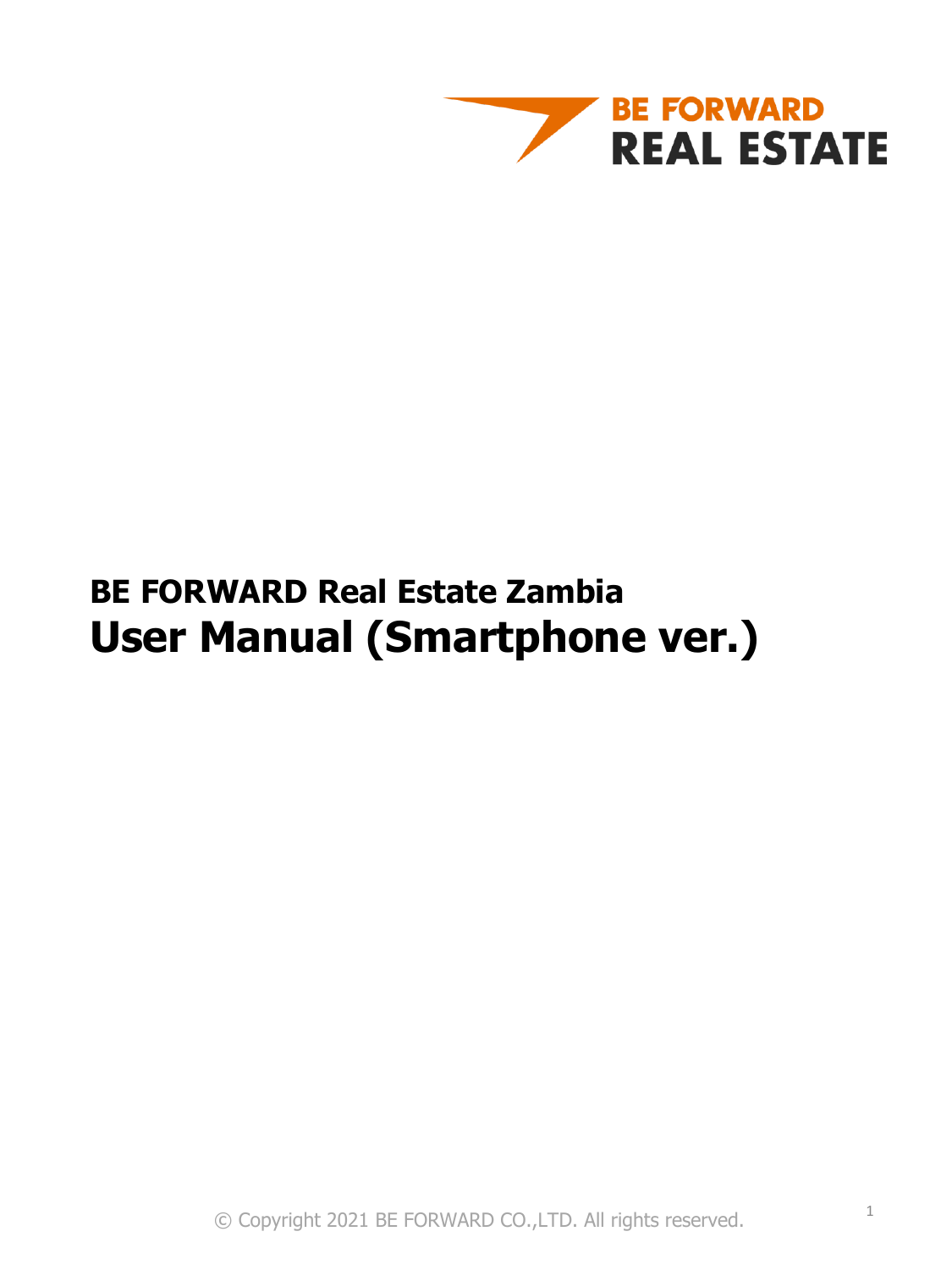# **Log In**

## https://real-estate-zambia.beforward.jp/

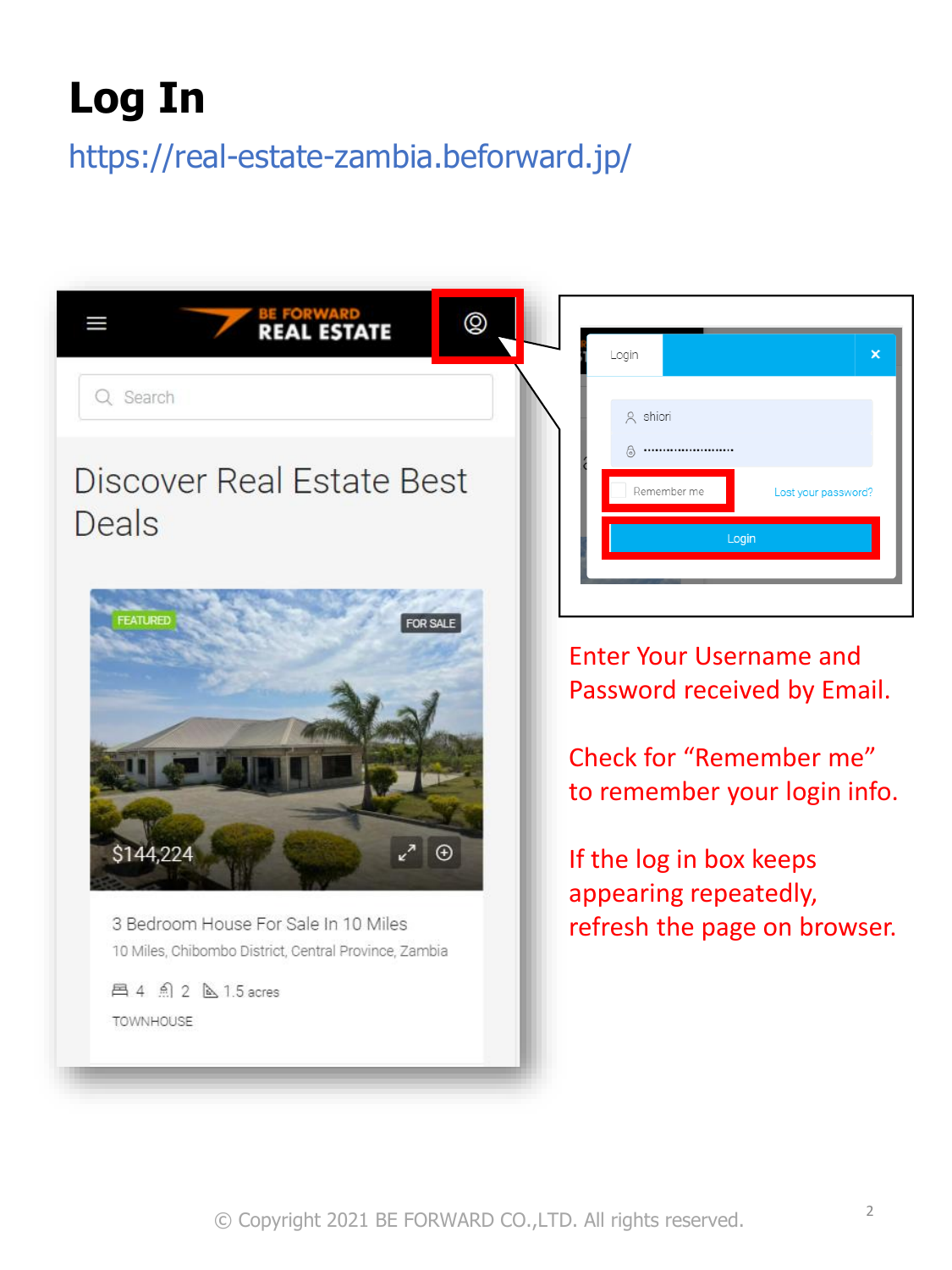# **Create a Listing**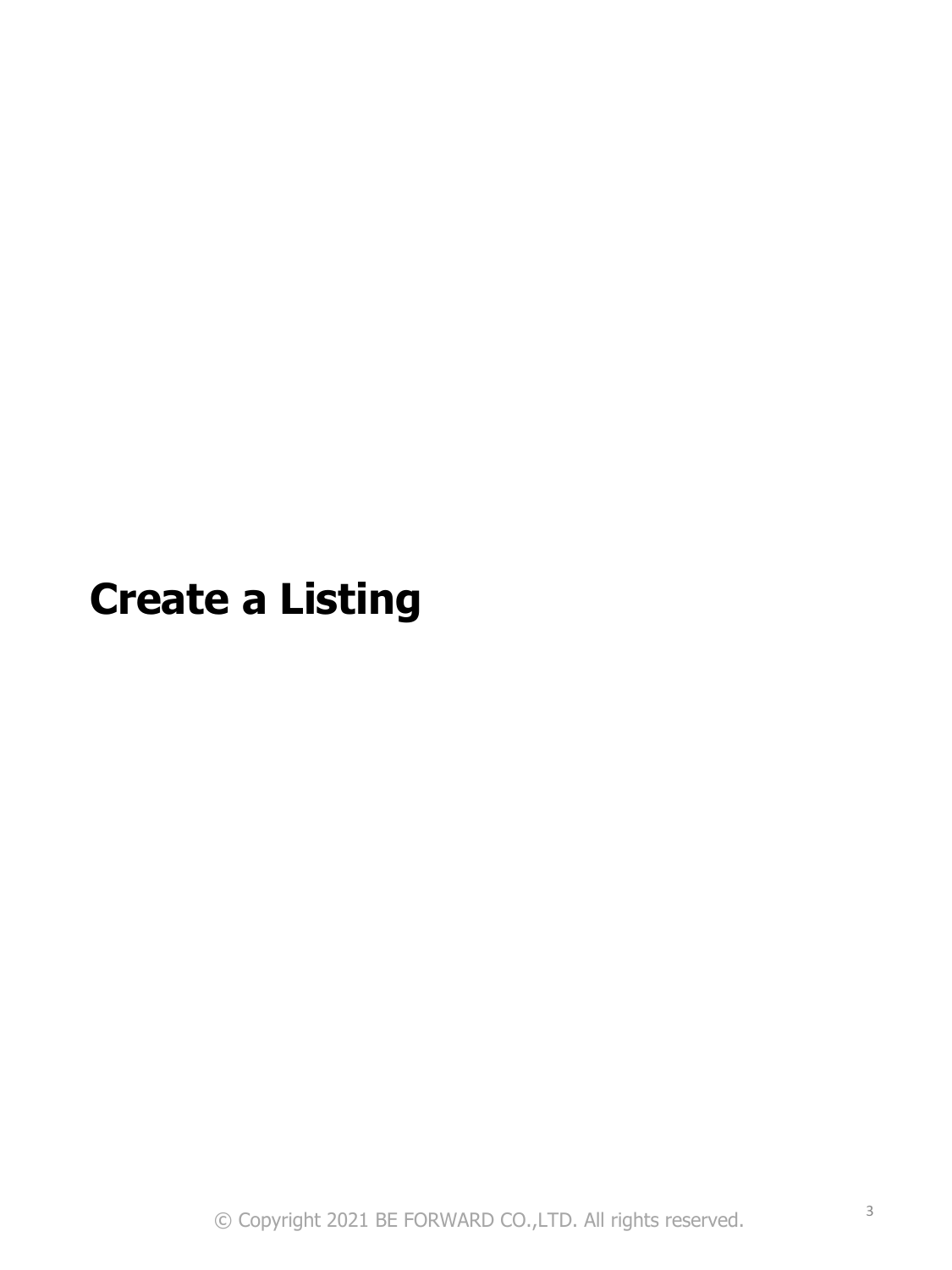# **Create a Listing**

https://real-estate-zambia.beforward.jp/add-new-property/

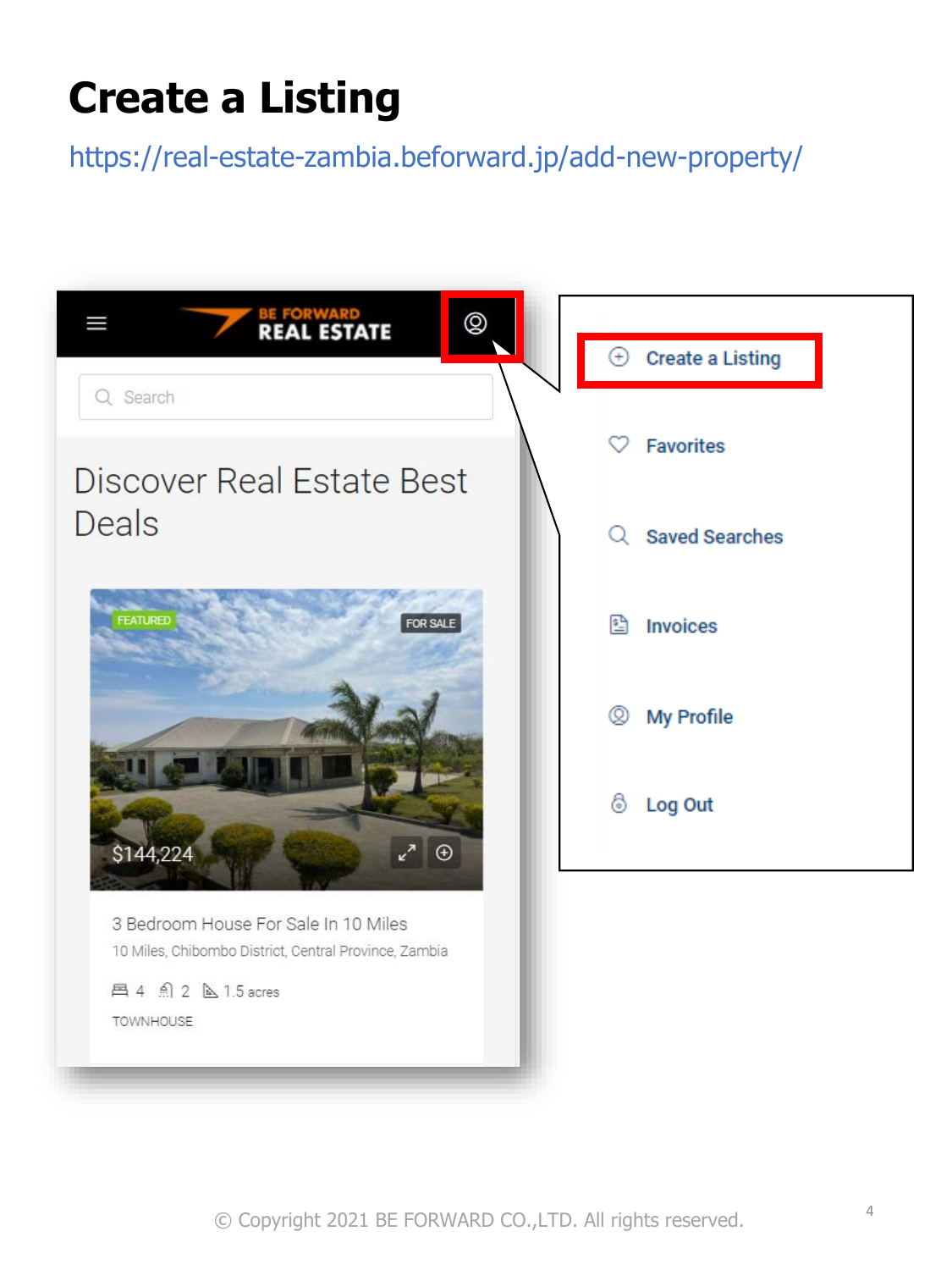### **Save As Draft**

Remember to click this button to save information as Draft when leaving this page.

## **Description**

### **Property Title:**

Include brief introduction of the property. Include Type and Location.

#### **Content:**

Content should include descriptions in a paragraph followed with details such as unique and attractive points for the customers.

### **Type:**

Choose from Options

#### **Status:**  Choose from Options

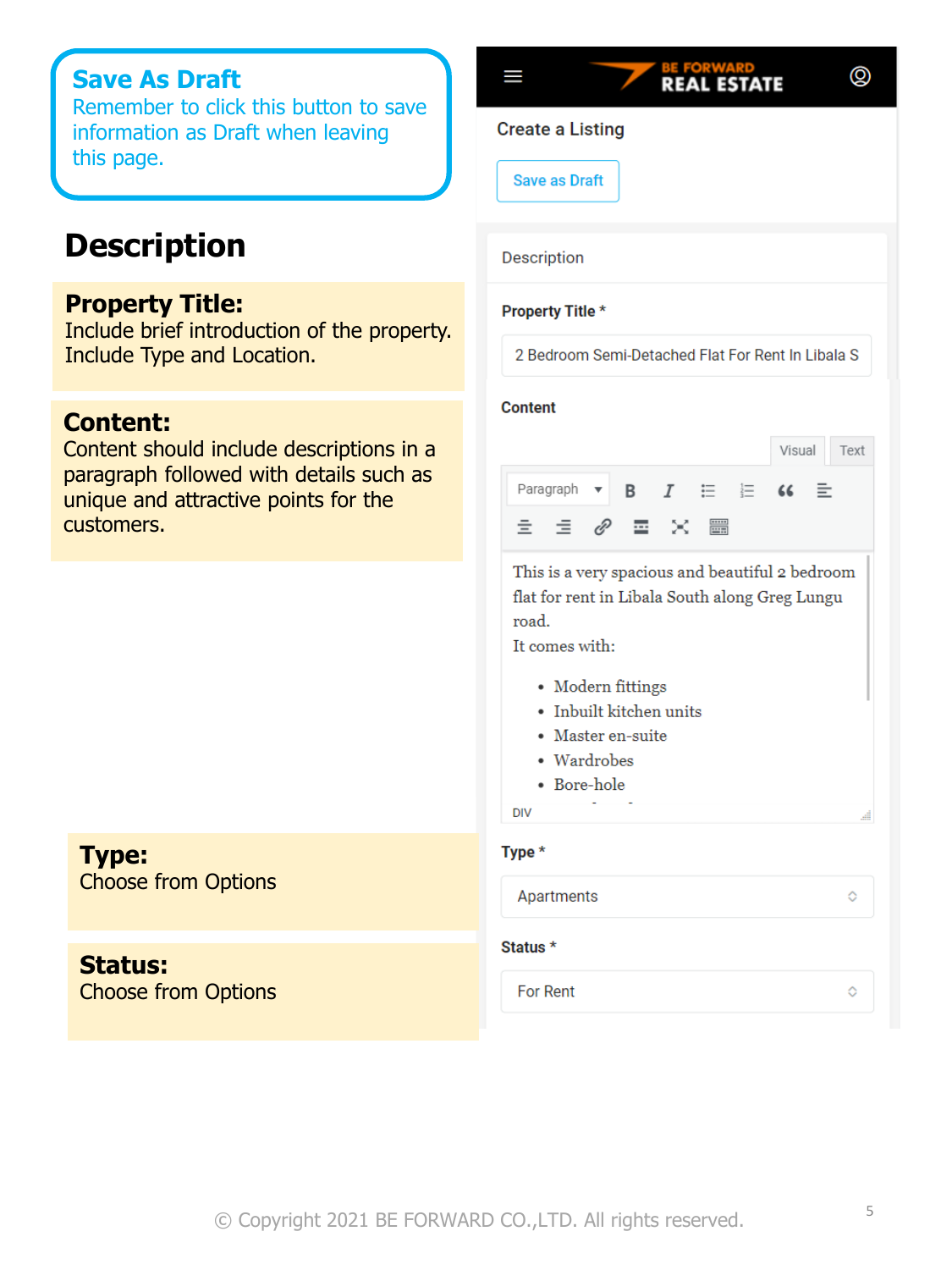## **Price**

## **Sale or Rent Price:**

The default price is ZMW. Enter the number for ZMW price. Exclude texts or signs; "\$" "," ","

## **After the Price (Optional):**

For Rental Properties, enter "/Month" For Sale Properties, no need to enter. If preferred, USD price can be entered here as well. (e.g. USD 300/Month)

## **Media**

### **Photos:**

Upload at least 4 photos including the following.

### **Exterior Photos**

(Whole House View, Parkway, Yard, etc.) **Interior Photos** (Kitchen, Dining Room, Living Room, Bathroom, Bedroom, etc.)

Photo Upload Rules: **★Cover Image should be the whole** house view. ★No Cut Off Photos ★No Slanted/Sideway Photos ★Properties with nice photos could be advertised on our Facebook page for Free!

Minimum Photo Size: W1,440 x H900px Maximum File Size: 30MB See next page for good photo example.

Price

#### **Currency**

ZMW

#### Sale or Rent Price \*

Enter the price

#### **After The Price**

Enter the after price

For example: Monthly

#### Media

Drag and drop the images to customize the image gallery order.



Click on the star icon to select the cover image.





Ó

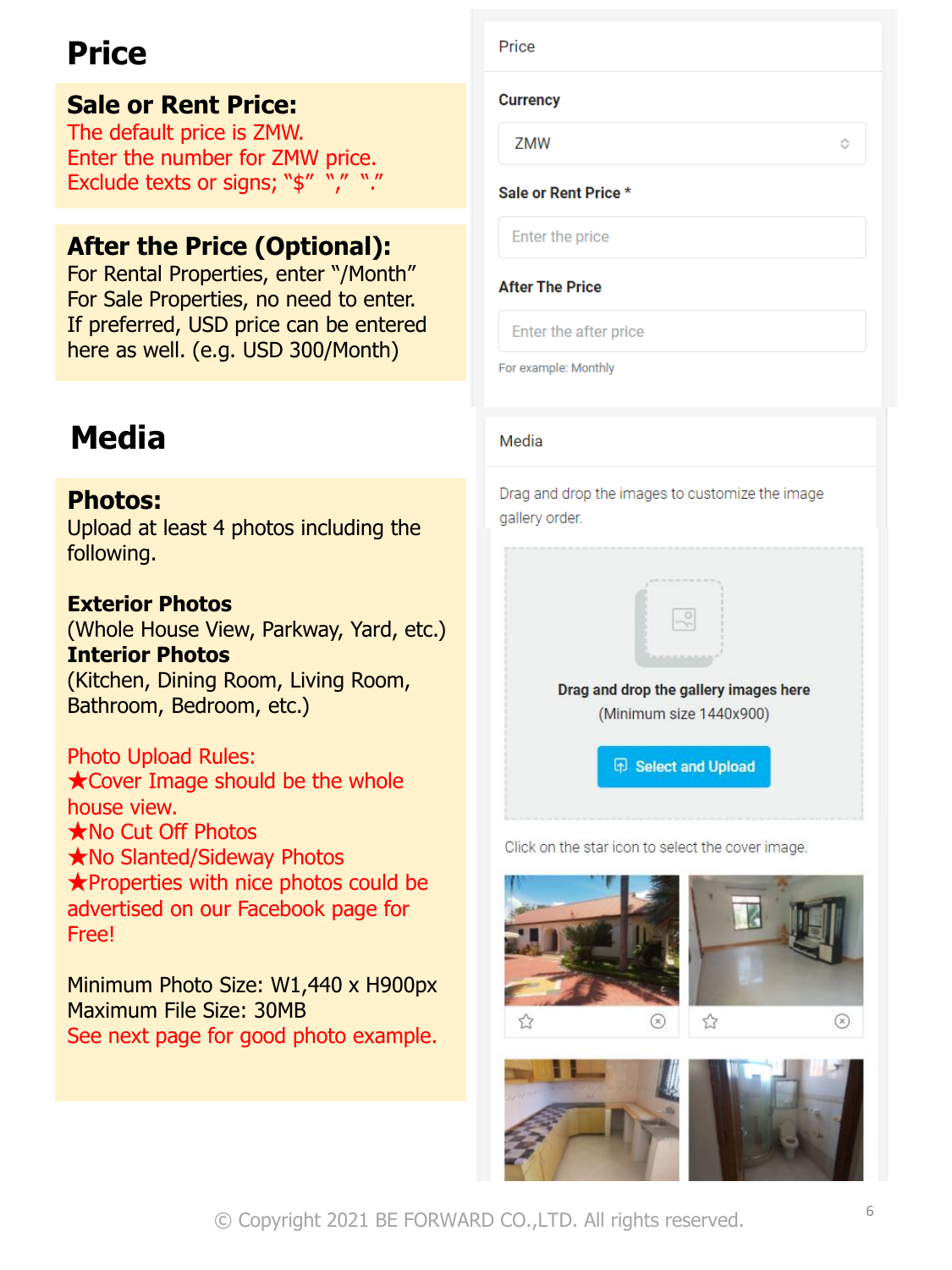## **Good Photo Example**

The photo must be in Landscape (Horizontal) size. Photos should capture the object in the middle of the photo. For photos inside rooms, please try to take the photo from the corner to capture as much space as possible in the room.



## **Bad Photo Example**

Bad photos include cut-off, slanted, sideway, blurry, unclear, and stretched photos. Portrait (Vertical) sized photos will be cut off on the property page.

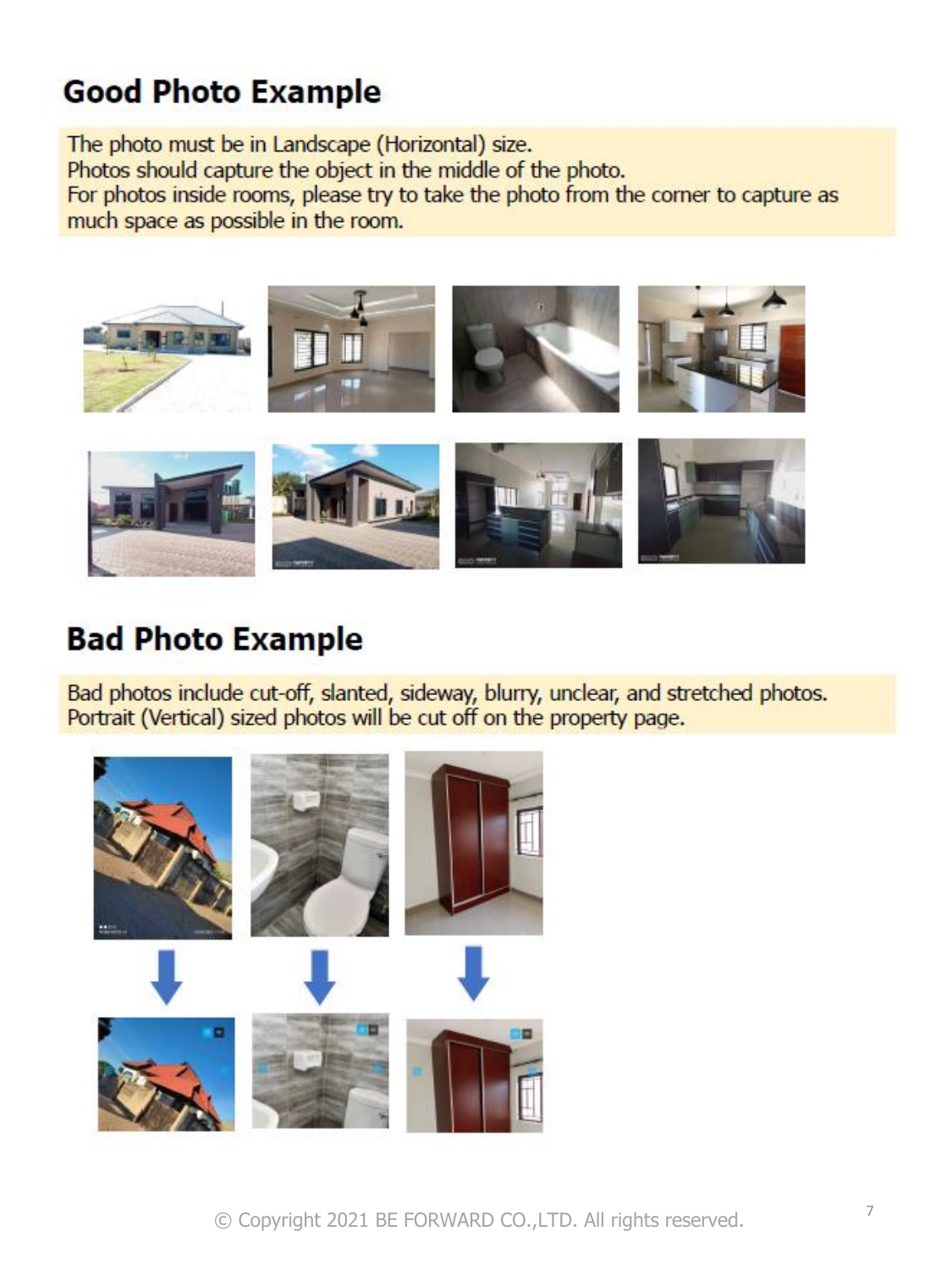**Details** Enter numbers in each field.

**Bedrooms:** Enter Number of bedrooms.

**Bathrooms:** Enter Number of bathrooms.

### **Area Size (Sq Mt):**

Enter the number of property/building size. Enter number only.

### **Land Area (Sq Mt):**

Enter the size of the property land. Enter number only.

#### **Details**

#### **Bedrooms**

Enter number of bedrooms

Only digits

#### **Bathrooms**

Enter number of bathrooms

Only digits

#### **Area Size**

Enter property area size

Only digits

#### **Size Postfix**

 $m<sup>2</sup>$ 

For example: Sq Ft

**Land Area** 

**Enter property Land Area** 

Only digits

#### **Land Area Size Postfix**

 $m<sup>2</sup>$ 

For example: Sq Ft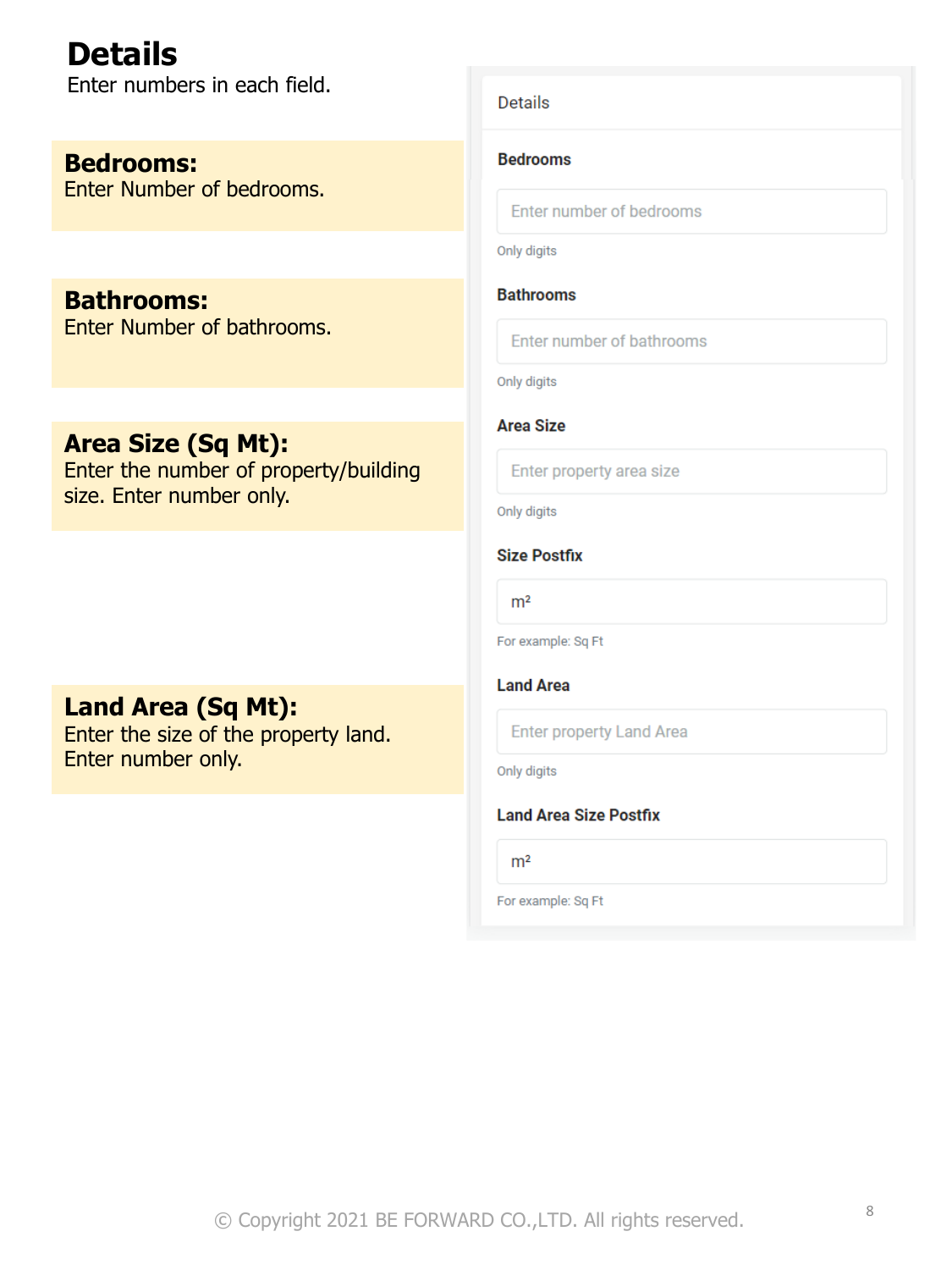## **Features**

Check boxes for all available features.

| Features                |                                          |
|-------------------------|------------------------------------------|
| <b>Air Conditioning</b> | <b>Aluminum Framed</b><br><b>Windows</b> |
| <b>Automated Gate</b>   | <b>Barbeque</b>                          |
| <b>Bedroom</b>          | <b>Bore Hole</b>                         |
| <b>Burglar Bars</b>     | Carport                                  |
| D.S.T.V.                | <b>Electric fence</b>                    |
| <b>Fully Furnished</b>  | Garage                                   |
| Garderner               | Generator                                |
| Gym                     | Laundry                                  |
| Lawn                    | <b>Microwave</b>                         |
| Office rooms            | <b>Pantry</b>                            |
| <b>Paved Yard</b>       | Refrigerator                             |
| Sauna                   | <b>Security</b>                          |
| <b>Study Room</b>       | <b>Swimming Pool</b>                     |
| <b>TV Cable</b>         | <b>Wall Fence</b>                        |
| <b>Washing Machine</b>  | <b>Water Tank</b>                        |
| WiFi                    | <b>Window Coverings</b>                  |
| Wire fence              |                                          |
|                         |                                          |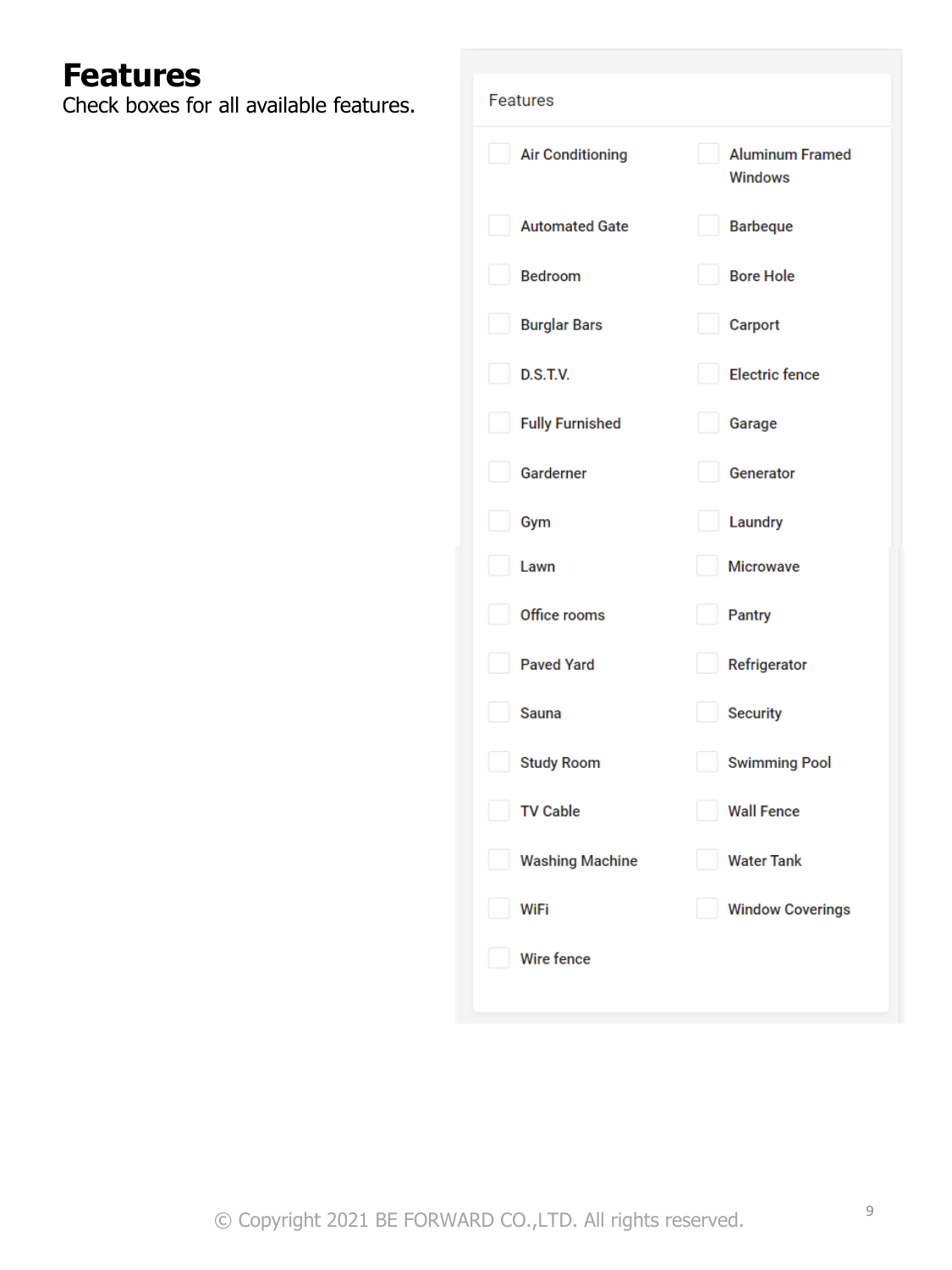## **Location**

### **Address:**

Enter Property Address. Don't have to exact, but have brief location similar to "Area" below.

### **City:**

Choose from Options.

## **Area:**

Choose from Options.

## **Map**

Make sure the address above is correct, and Click the Blue button to pin the address on a map. Latitude and Longitude will be entered automatically.

|         | Location             |   |
|---------|----------------------|---|
|         | <b>Address</b>       |   |
| be<br>١ | Meanwood Ibex        |   |
|         | City *               |   |
|         | Lusaka               | ♦ |
|         | Area                 |   |
|         | <b>Ibex Meanwood</b> | Ō |
|         |                      |   |

### Map

#### Drag and drop the pin on map to find exact location



#### Place the pin in address above

Latitude

-15.3886702

#### Longitude

28.42559705456621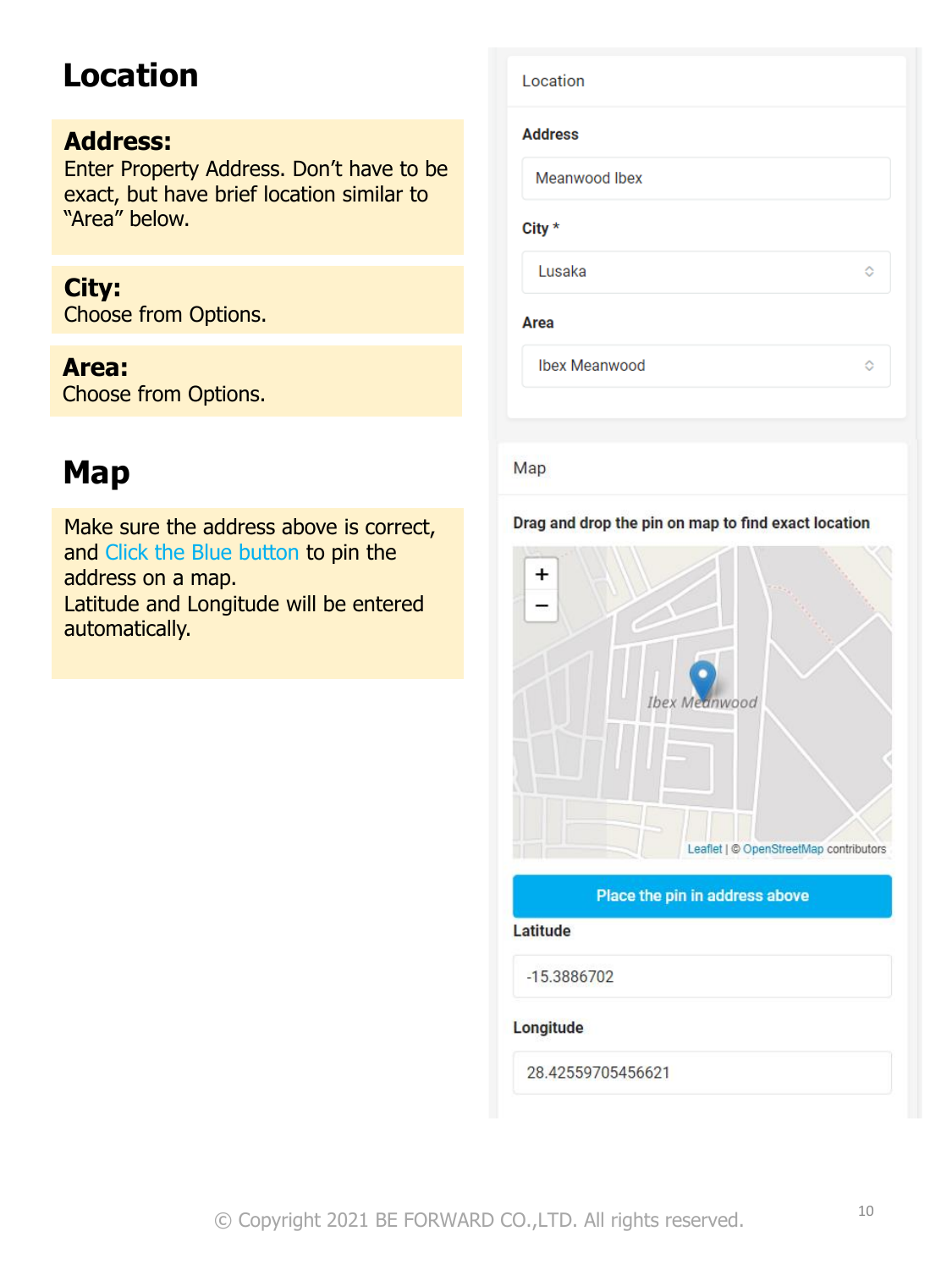## **Private Note(Non-Public)**

Enter a private memo for your self.

# Write private note for this property, it will not display for public. Enter the note here **Property Settings** Do you want to mark this property as Yes O No featured? The user must be logged in to view  $\bigcirc$  Yes  $\bigcirc$  No this property? **Disclaimer Submit Property Cancel**

**Private Note** 

### **Property Settings** Leave both as "No".

## **Submit Property**

You will receive an Email for new listing submitted.

Then, please wait to receive another Email for an approval.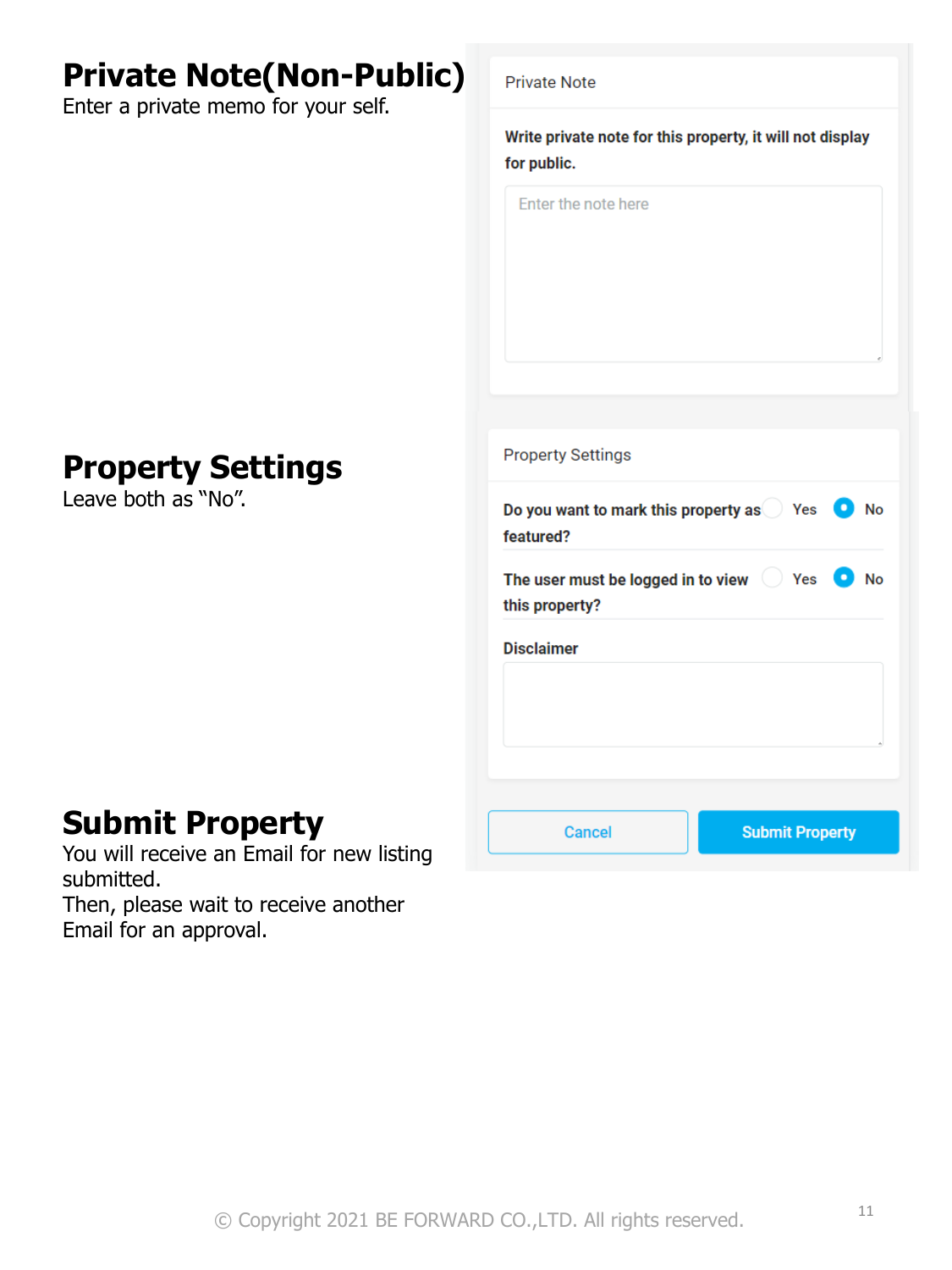# **Properties**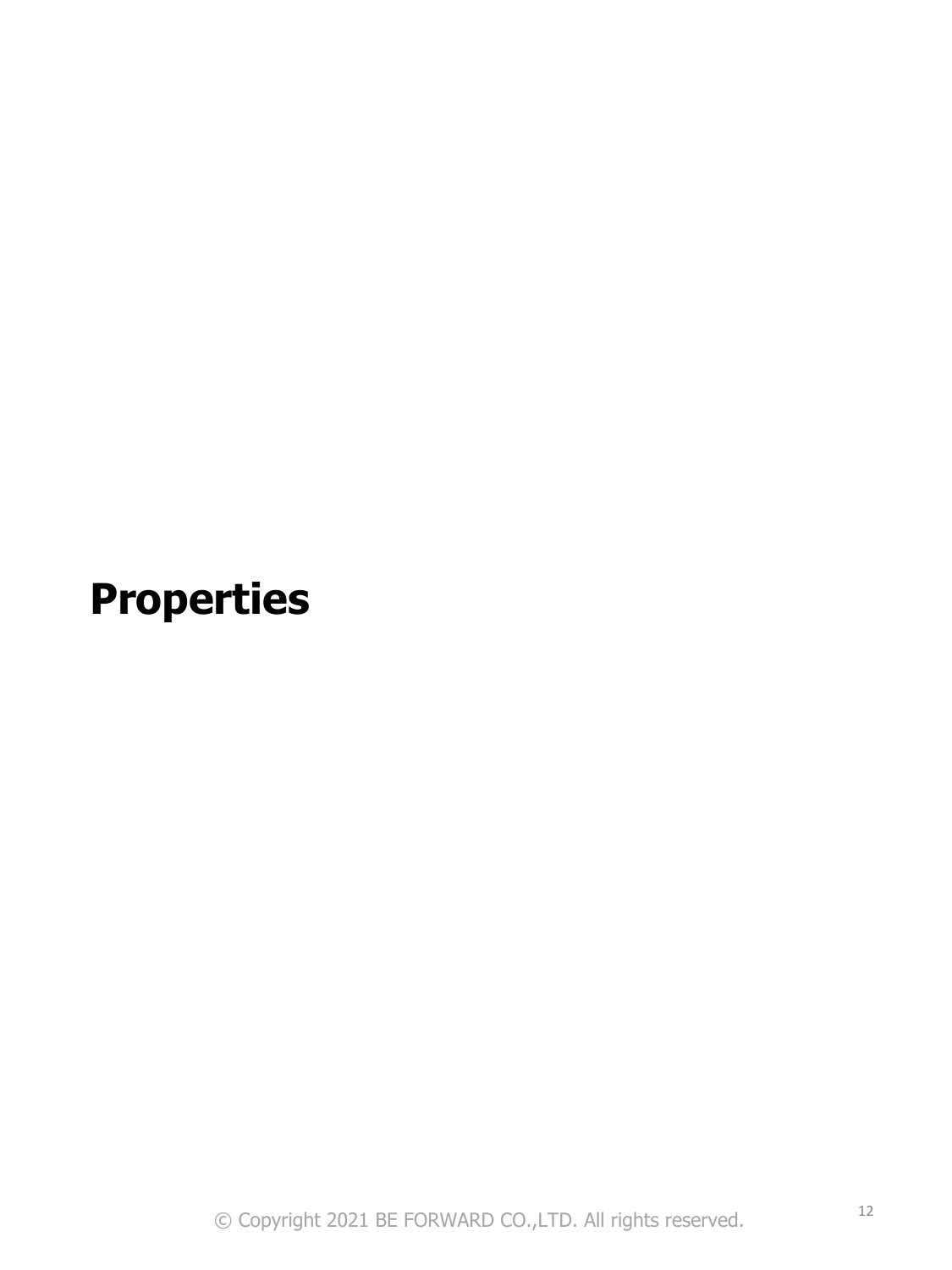## **Manage Your Properties**

<https://real-estate-zambia.beforward.jp/my-properties/>

You can check on Approval Status, and change the Availability Status of each listings. In order to maintain quality of your listing, please make sure to "Delete" properties that are no longer available.

|                                                                                | $^{\circledR}$<br>TATE                | ill Properties            | Ш                               | ◎<br><b>REAL ESTATE</b>                |
|--------------------------------------------------------------------------------|---------------------------------------|---------------------------|---------------------------------|----------------------------------------|
|                                                                                |                                       | $\oplus$ Create a Listing | <b>Properties</b>               |                                        |
|                                                                                |                                       | $\heartsuit$ Favorites    | <b>Create a Listing</b>         |                                        |
|                                                                                |                                       | Q Saved Searches          |                                 |                                        |
|                                                                                |                                       | <sup>1</sup> Invoices     | Q Search                        | <b>Search</b>                          |
|                                                                                |                                       | <sup>②</sup> My Profile   | Sort by: Default Order          | ♦                                      |
|                                                                                | Visual Text<br>įΞ<br>66<br>≡          | 6 Log Out                 | <b>Thumbnail</b>                | $100 \times 75$                        |
|                                                                                |                                       |                           | <b>Title</b>                    | 2 Bedroom Victoria Home                |
|                                                                                | <b>Approval Status:</b>               |                           |                                 | <b>Approval Status</b><br><b>Draft</b> |
| <b>Draft - Properties saved as draft</b><br>Pending - Properties submitted and |                                       | rype                      | <b>TIUUSC</b>                   |                                        |
| pending approval.<br><b>Approved - Properties approved and</b>                 |                                       | <b>Status</b>             | For Sale                        |                                        |
|                                                                                | posted on website.                    |                           | <b>Price</b><br><b>Featured</b> | \$333,333                              |
| -Edit                                                                          | <b>Actions:</b><br>Click "Actions" to |                           | <b>Actions</b>                  | <b>Actions</b><br><b>Actions</b>       |

- -Delete
- -Duplicate

-Put on Hold Please make sure to "Delete" properties that are no longer available.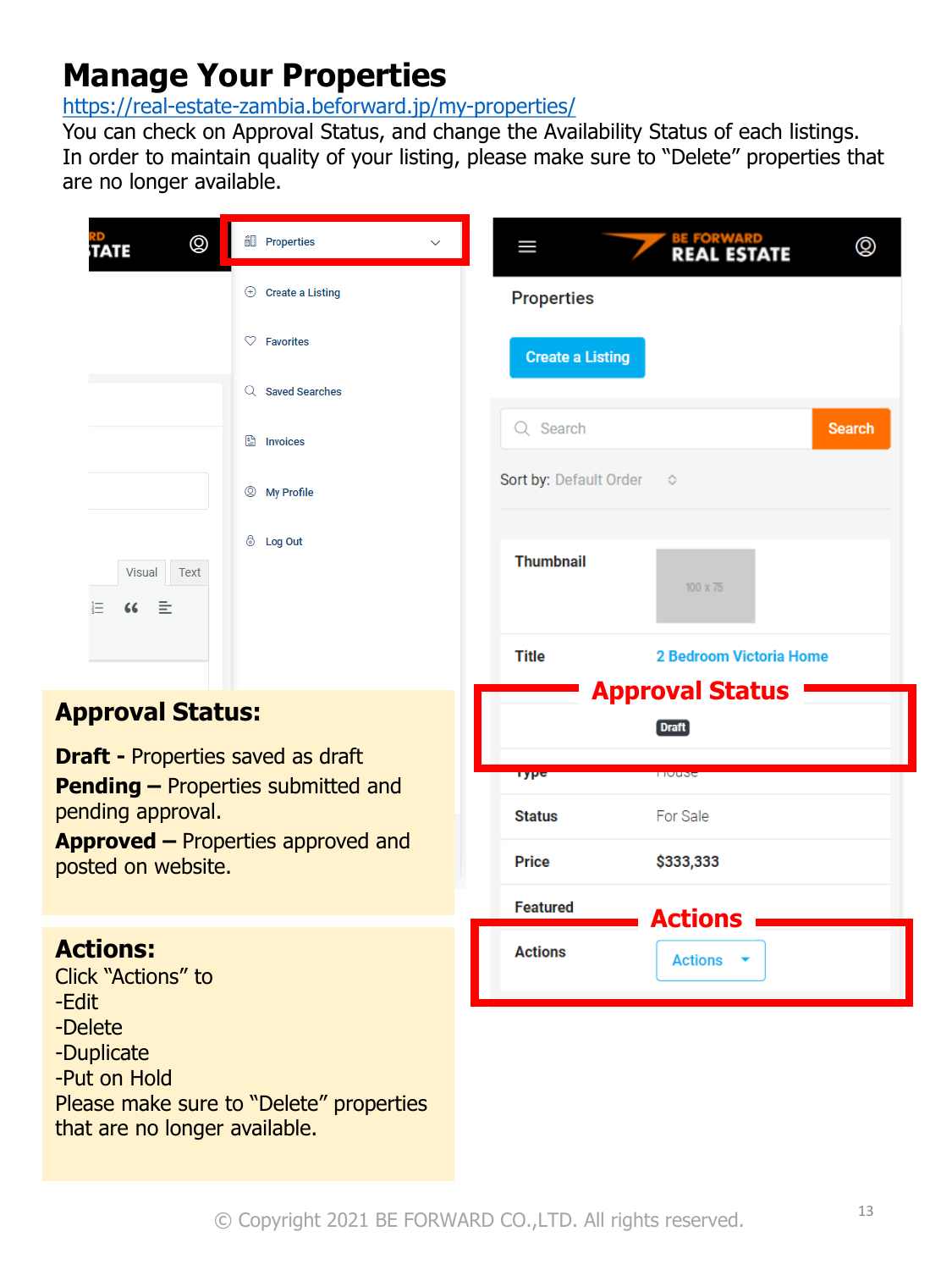# **My Profile**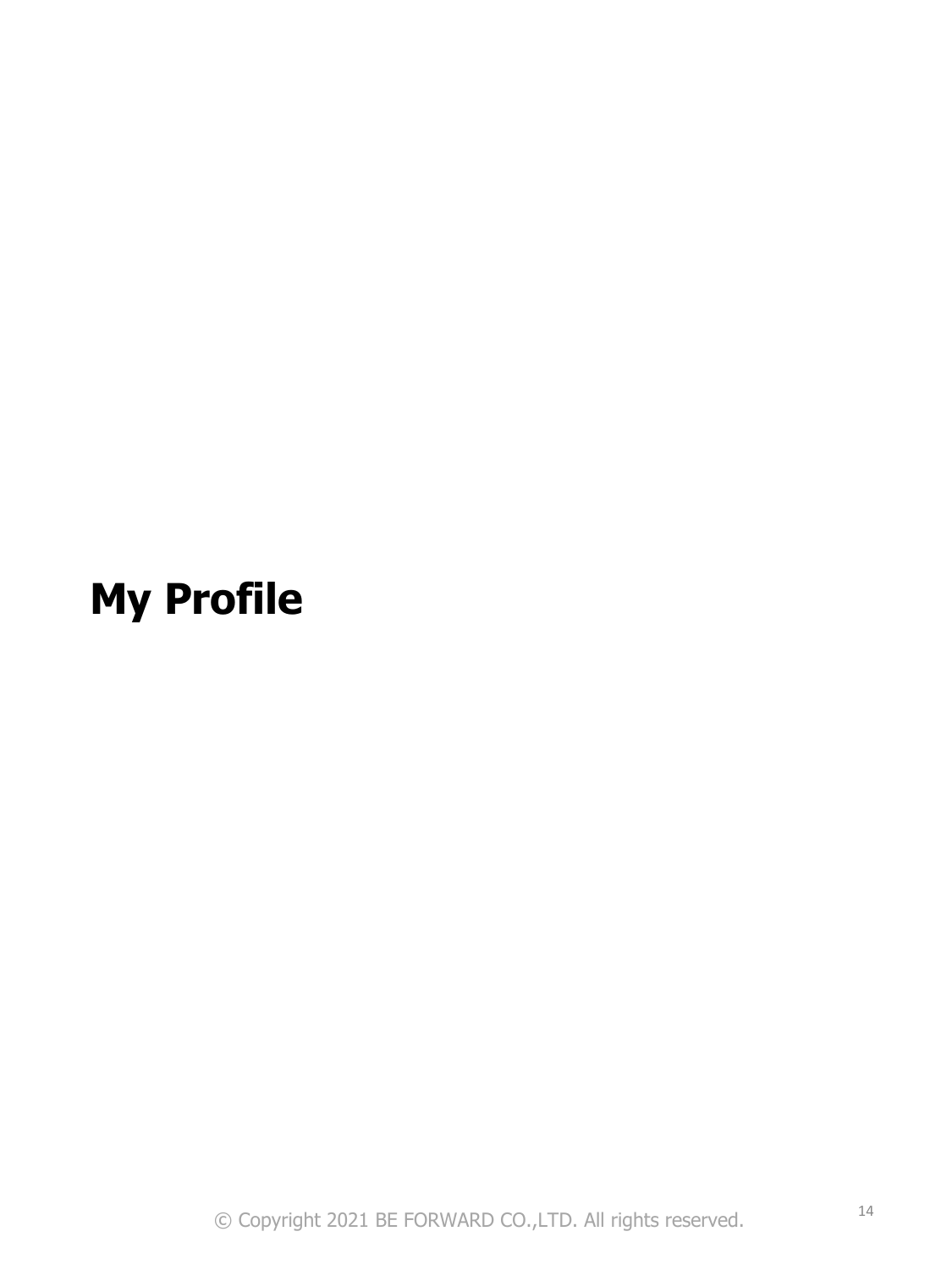## **My Profile**

https://real-estate-zambia.beforward.jp/my-profile/

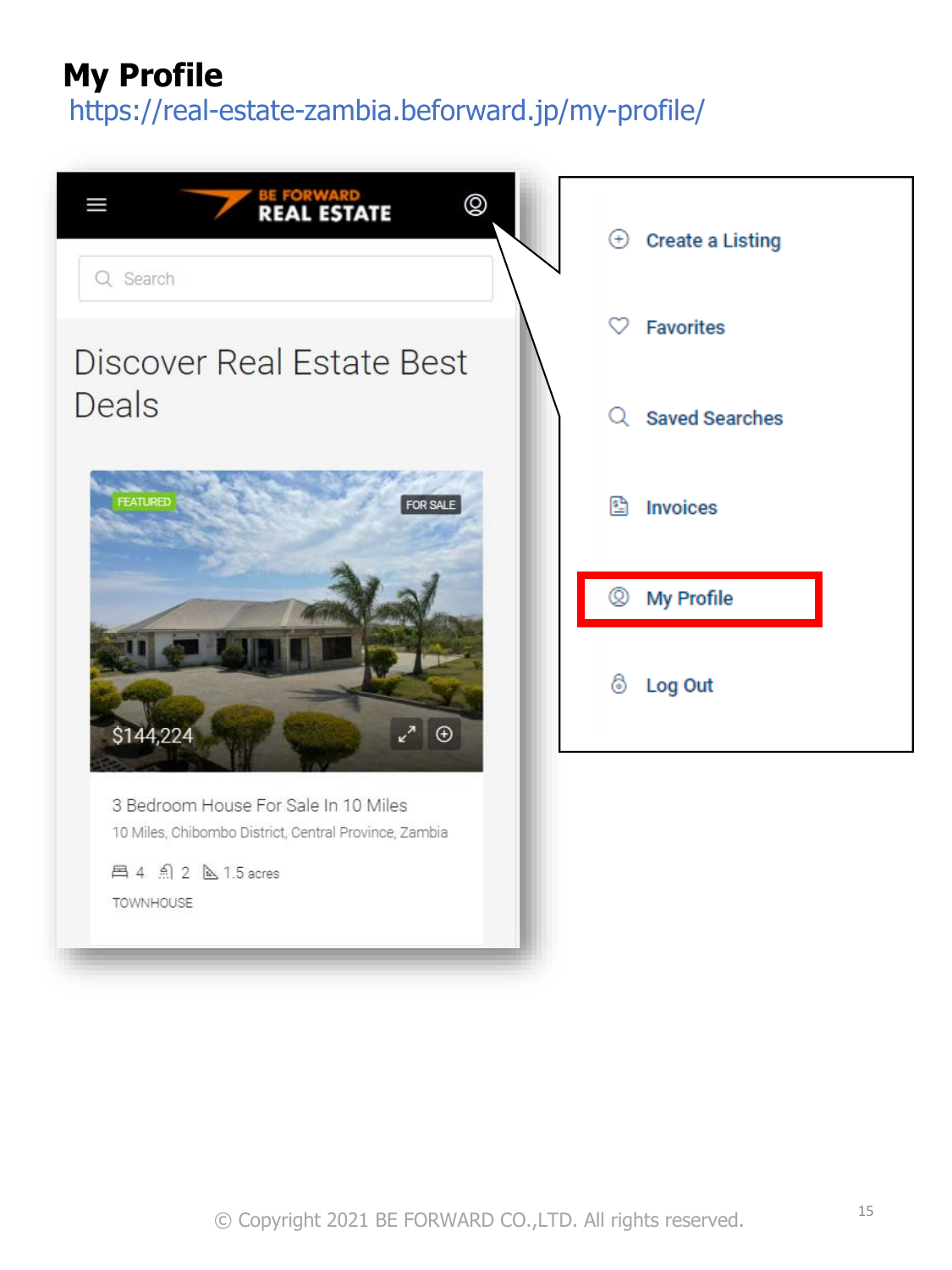## **Introduce Yourself.**

Complete your profile with as much information as possible for more engagements with customers.

### **View Public Profile**

Click to view the public page customers will see.

### **Upload Profile Picture:**

Please use a Company Logo, or a real photo of your self. No random images or icons that's does not represent real estate.

### **User Name**

Will remain as it is. Not changeable after registration.

### **Email**

Will remain as it is. Not changeable after registration.

### **Select Your Public Name**

Select from suggested options.

### **Agency Name**

Enter Agency or Company Name.

### **Mobile**

Enter Your Mobile Phone Number.

### **Whatsapp**

Enter Your Whatsapp Phone Number.

### **About me**

Introduce about you, your agent, and specialties!

| <b>About me</b>                                        |                       |
|--------------------------------------------------------|-----------------------|
|                                                        | Visual<br><b>Text</b> |
| Paragraph ▼ B <i>I</i> 三 三 << 三                        |                       |
| $\equiv$ $\equiv$ $\mathscr{O}$ $\equiv$ $\times$<br>H |                       |
|                                                        |                       |
|                                                        |                       |
|                                                        |                       |
|                                                        |                       |
|                                                        | Æ                     |
|                                                        |                       |
| <b>Update Profile</b>                                  |                       |

|                            | BE FORWARD<br><b>REAL ESTATE</b><br><b>Alternative</b><br>٠ | ◎ |
|----------------------------|-------------------------------------------------------------|---|
| <b>My Profile</b>          |                                                             |   |
| <b>View Public Profile</b> |                                                             |   |
| Information                |                                                             |   |
|                            |                                                             |   |
|                            |                                                             |   |
|                            |                                                             |   |
|                            |                                                             |   |
|                            |                                                             |   |
|                            |                                                             |   |
|                            |                                                             |   |
|                            | <b>Update Profile Picture</b>                               |   |
| <b>Username</b>            | Minimum size 300 x 300 px                                   |   |
| shiori                     |                                                             |   |
|                            |                                                             |   |
| <b>Email</b>               |                                                             |   |
|                            | bfrtanzaniaazizi@gmail.com                                  |   |
|                            | <b>Select Your Public Name</b>                              |   |
| shiori tsuchiya            |                                                             | ≎ |
| <b>Agency Name</b>         |                                                             |   |
| Supervisor                 |                                                             |   |
| License                    |                                                             |   |
| Enter your license         |                                                             |   |
| <b>Mobile</b>              |                                                             |   |
|                            | Enter your mobile phone number                              |   |
| <b>WhatsApp</b>            |                                                             |   |
|                            | Enter your whatsapp number with country code                |   |
| Phone                      |                                                             |   |
|                            | Enter your phone number                                     |   |
| <b>Fax Number</b>          |                                                             |   |
|                            | Enter your fax number                                       |   |
| Language                   |                                                             |   |
| English, Japanese          |                                                             |   |
| <b>Address</b>             |                                                             |   |
| Enter your address         |                                                             |   |
| <b>Service Areas</b>       |                                                             |   |
|                            | Enter your service areas                                    |   |
| <b>Specialties</b>         |                                                             |   |

© Copyright 2021 BE FORWARD CO.,LTD. All rights reserved.